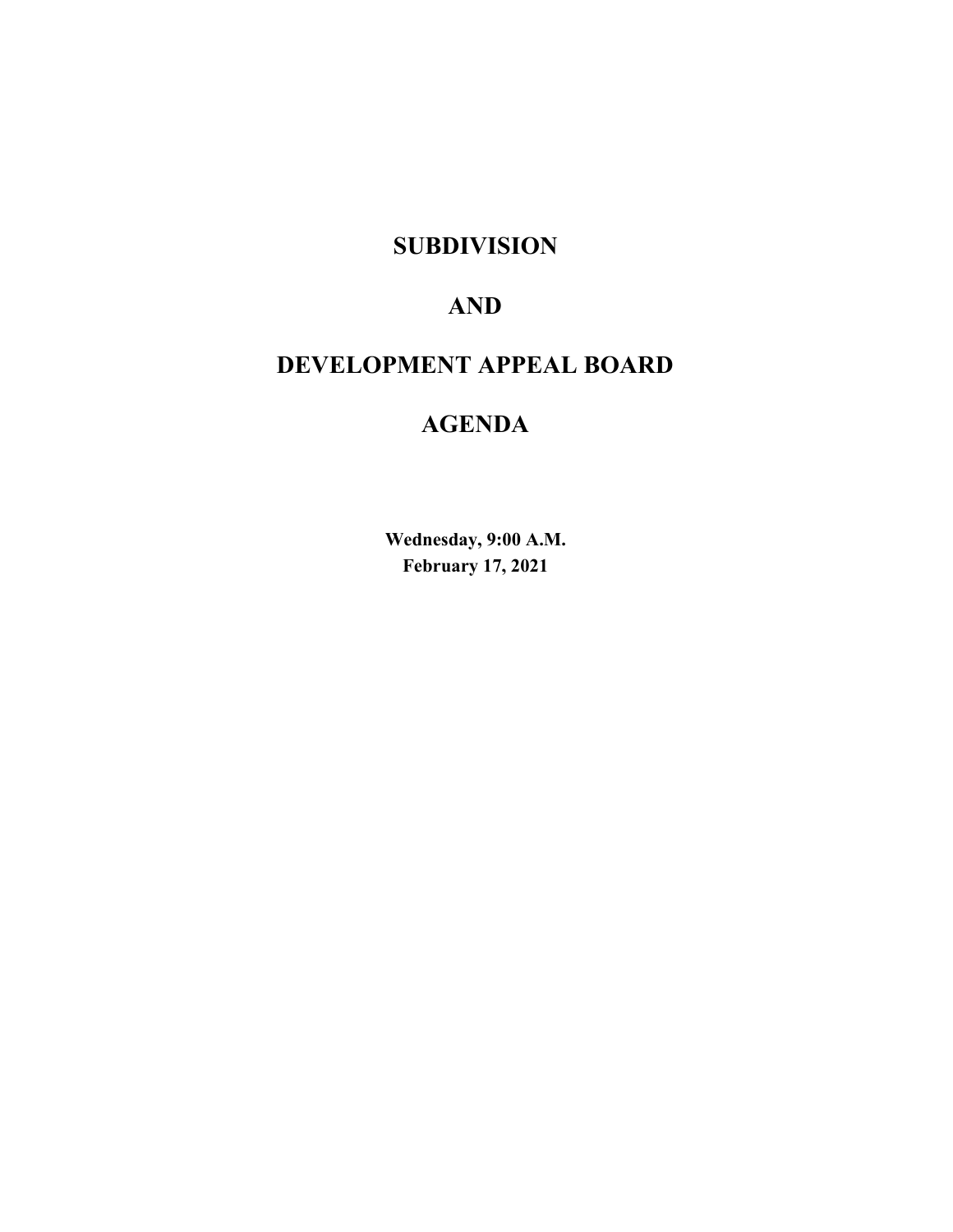## **SUBDIVISION AND DEVELOPMENT APPEAL BOARD**

| I. | 9:00 A.M.    | SDAB-D-21-031 |                                                                                                                                                                                                                  |
|----|--------------|---------------|------------------------------------------------------------------------------------------------------------------------------------------------------------------------------------------------------------------|
|    |              |               | To construct a two-Storey Garden Suite (main<br>floor Garage 6.70 metres by 10.40 metres, second<br>floor Garden Suite 6.70 metres by 8.84 metres)<br>and to demolish an Accessory building (detached<br>Garage) |
|    |              |               | 1900 - Lakewood Road South NW<br>Project No.: 367531642-002                                                                                                                                                      |
|    | <b>NOTE:</b> |               | Unless otherwise stated, all references to "Section numbers" in this Agenda<br>refer to the authority under the Edmonton Zoning Bylaw 12800.                                                                     |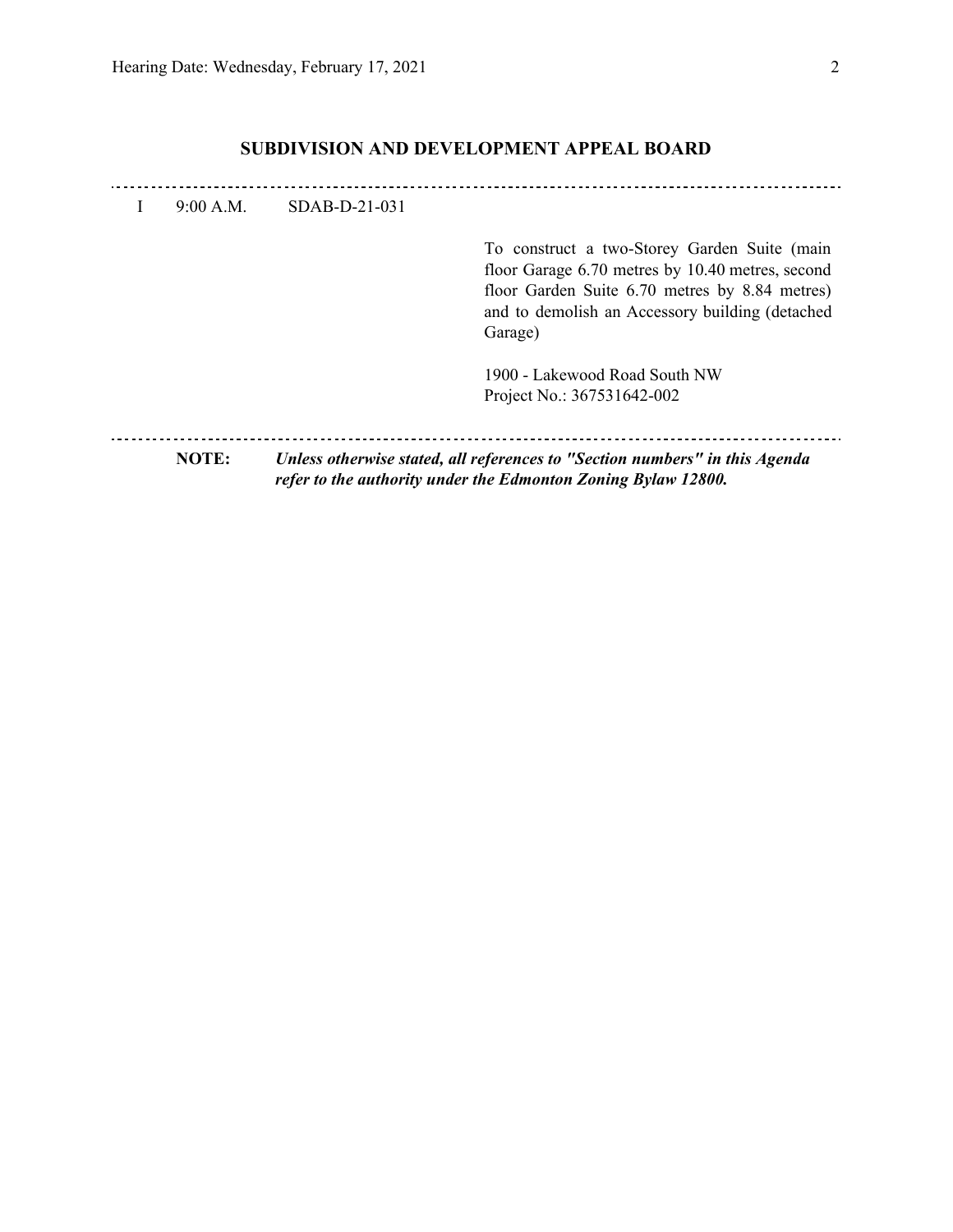```
ITEM I: 9:00 A.M. FILE: SDAB-D-21-031
```

| <b>APPELLANT NO. 1:</b><br><b>APPELLANT NO. 2:</b><br><b>APPLICATION NO.:</b><br>367531642-002<br><b>APPLICATION TO:</b><br>Accessory building (detached Garage)<br><b>DECISION OF THE</b><br>DEVELOPMENT AUTHORITY: Approved with Conditions<br><b>DECISION DATE:</b><br>January 13, 2021<br><b>DATE OF APPEALS:</b><br>January 23, 2021 and January 28, 2021<br>NOTIFICATION PERIOD:<br>January 19, 2021 through February 9, 2021<br><b>RESPONDENT:</b><br>MUNICIPAL DESCRIPTION<br>OF SUBJECT PROPERTY:<br>1900 - Lakewood Road South NW<br>Plan 7723072 Blk 30 Lot 40<br><b>LEGAL DESCRIPTION:</b> |       | AN APPEAL FROM THE DECISION OF THE DEVELOPMENT OFFICER BY AN                                                                                                       |
|--------------------------------------------------------------------------------------------------------------------------------------------------------------------------------------------------------------------------------------------------------------------------------------------------------------------------------------------------------------------------------------------------------------------------------------------------------------------------------------------------------------------------------------------------------------------------------------------------------|-------|--------------------------------------------------------------------------------------------------------------------------------------------------------------------|
|                                                                                                                                                                                                                                                                                                                                                                                                                                                                                                                                                                                                        |       |                                                                                                                                                                    |
|                                                                                                                                                                                                                                                                                                                                                                                                                                                                                                                                                                                                        |       |                                                                                                                                                                    |
|                                                                                                                                                                                                                                                                                                                                                                                                                                                                                                                                                                                                        |       |                                                                                                                                                                    |
|                                                                                                                                                                                                                                                                                                                                                                                                                                                                                                                                                                                                        |       | Construct a two-Storey Garden Suite (main floor Garage<br>6.70 metres by 10.40 metres, second floor Garden Suite<br>6.70 metres by 8.84 metres) and to demolish an |
|                                                                                                                                                                                                                                                                                                                                                                                                                                                                                                                                                                                                        |       |                                                                                                                                                                    |
|                                                                                                                                                                                                                                                                                                                                                                                                                                                                                                                                                                                                        |       |                                                                                                                                                                    |
|                                                                                                                                                                                                                                                                                                                                                                                                                                                                                                                                                                                                        |       |                                                                                                                                                                    |
|                                                                                                                                                                                                                                                                                                                                                                                                                                                                                                                                                                                                        |       |                                                                                                                                                                    |
|                                                                                                                                                                                                                                                                                                                                                                                                                                                                                                                                                                                                        |       |                                                                                                                                                                    |
|                                                                                                                                                                                                                                                                                                                                                                                                                                                                                                                                                                                                        |       |                                                                                                                                                                    |
|                                                                                                                                                                                                                                                                                                                                                                                                                                                                                                                                                                                                        |       |                                                                                                                                                                    |
|                                                                                                                                                                                                                                                                                                                                                                                                                                                                                                                                                                                                        | ZONE: | (RF1) Single Detached Residential Zone                                                                                                                             |
| <b>OVERLAY:</b><br>N/A                                                                                                                                                                                                                                                                                                                                                                                                                                                                                                                                                                                 |       |                                                                                                                                                                    |
| <b>STATUTORY PLAN:</b><br>N/A                                                                                                                                                                                                                                                                                                                                                                                                                                                                                                                                                                          |       |                                                                                                                                                                    |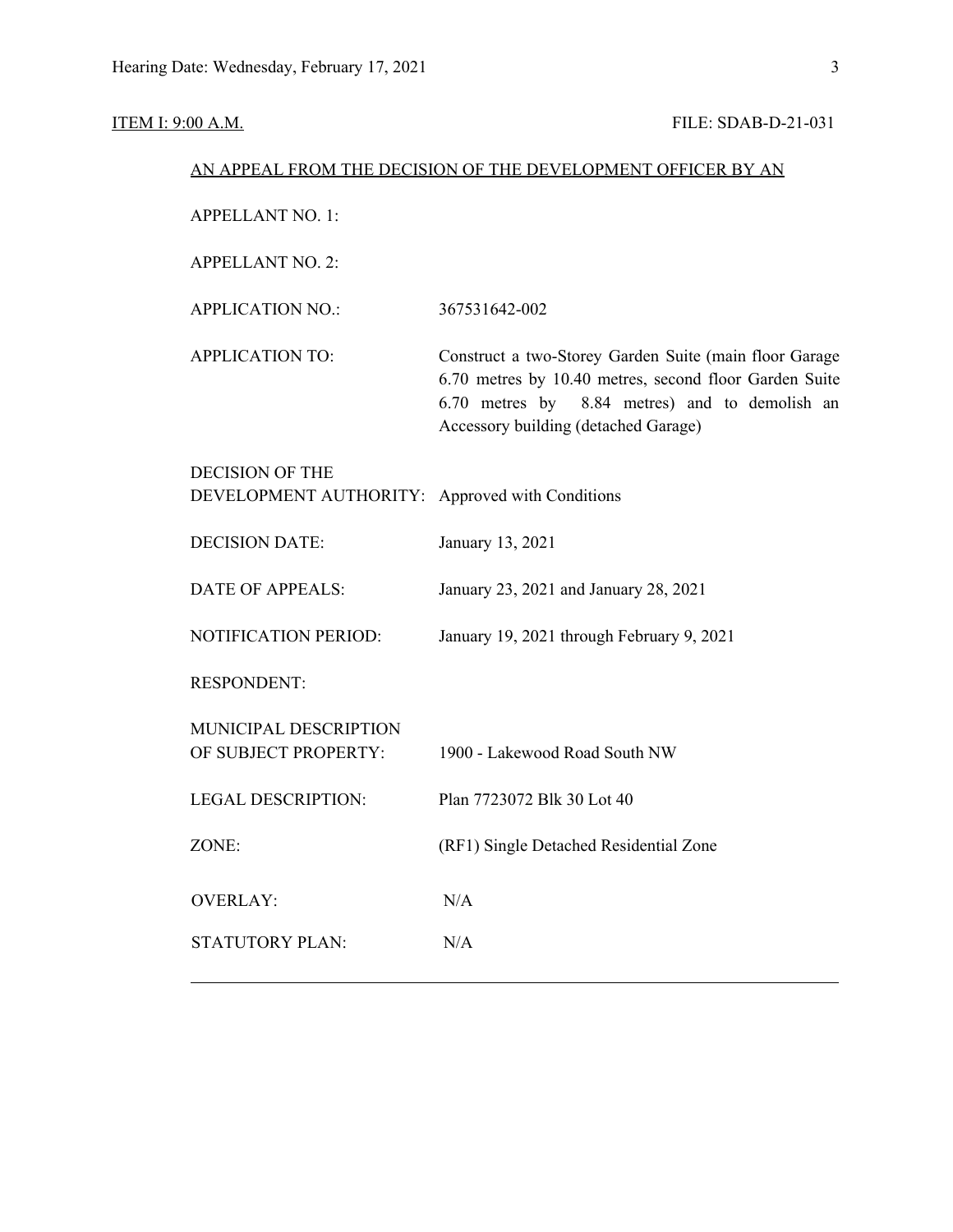### *Grounds for Appeal*

The Appellants provided the following reasons for appealing the decision of the Development Authority:

### **Appellant No. 1**

Out of character with the neighbourhood / Loss of privacy / Shadow  $\&$  view issues blocking the sight lines facing South West / Parking issues

#### **Appellant No. 2**

- 1. We appeal the approved decision made by the Board in the File # 367531642-002 1900 Lakewood Road South for the reasons listed below.
- 2. No contact has been made with the neighboring property owners to discuss the proposed project prior to approval by the City and under the City Of Edmonton's best practices.
- 3. Meyonohk School is directly across the street from the opposed project. There is no parking on the street in the area and the school's crossing guards use the alley to ensure children are safe walking across the street. Parents use the parking area to drop off and pick up their children from school. Children are always walking through the alley going to school and returning home.
- 4. There is not enough parking in the area for people living in the upstairs and downstairs units at the opposed address. This will be worse if people are allowed to live above the garage.
- 5. Overlooking and loss of privacy.
- 6. We live in an old established neighborhood. A building such as this does not fit in with the neighborhood's character.
- 7. Noise during construction, which would distract school children. Noise from three families living on the same lot would create excess noise.
- 8. Nuisance.
- 9. Loss of daylight, shading of other properties.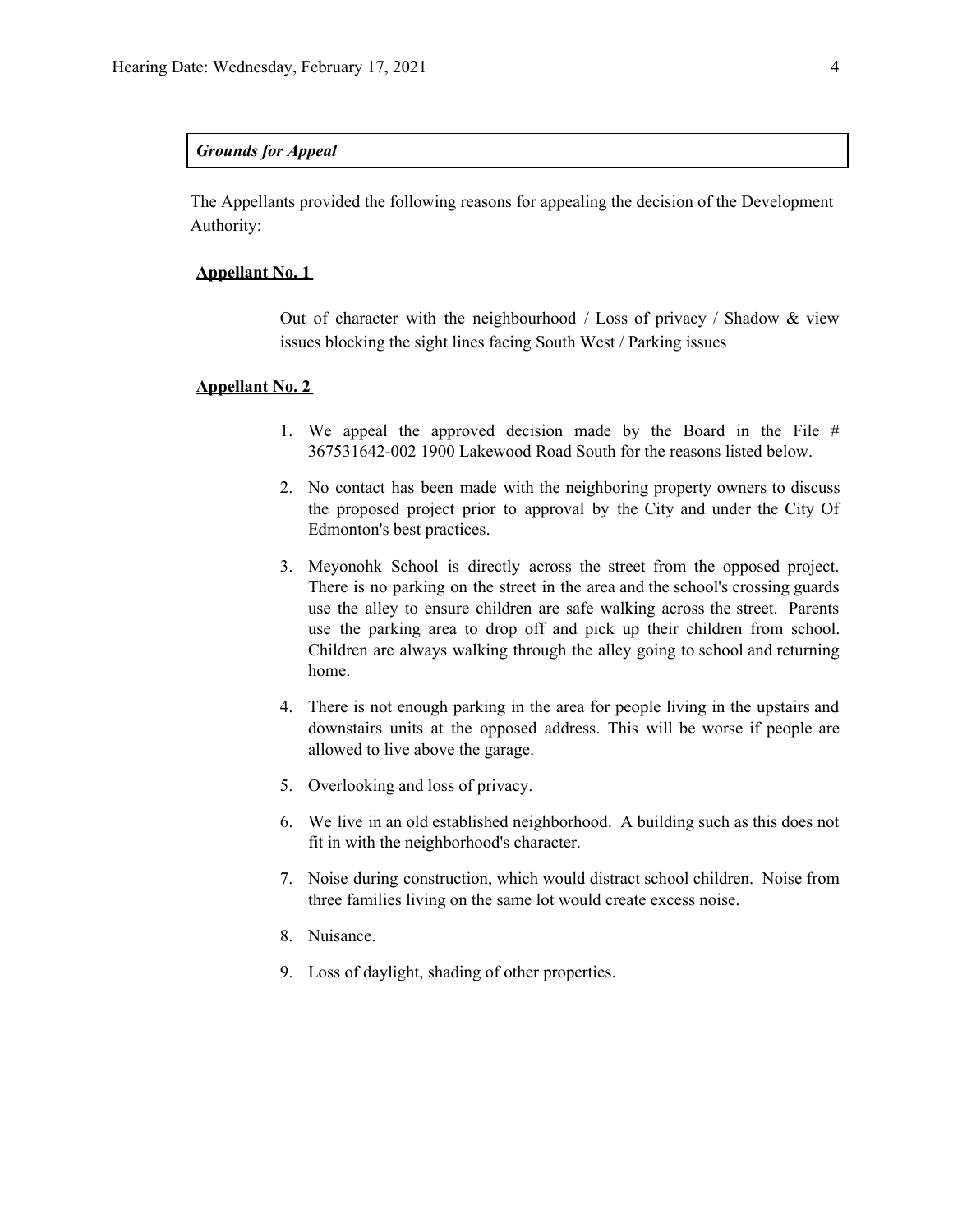### *General Matters*

### **Appeal Information:**

The *Municipal Government Act*, RSA 2000, c M-26 states the following:

#### **Grounds for Appeal**

**685(1)** If a development authority

- (a) fails or refuses to issue a development permit to a person,
- (b) issues a development permit subject to conditions, or
- (c) issues an order under section 645,

the person applying for the permit or affected by the order under section 645 may appeal to the subdivision and development appeal board.

**(2)** In addition to an applicant under subsection (1), any person affected by an order, decision or development permit made or issued by a development authority may appeal to the subdivision and development appeal board.

#### **Appeals**

**686(1)** A development appeal to a subdivision and development appeal board is commenced by filing a notice of the appeal, containing reasons, with the board,

- (a) in the case of an appeal made by a person referred to in section 685(1)
	- (i) with respect to an application for a development permit,
		- (A) within 21 days after the date on which the written decision is given under section 642, or
		- (B) if no decision is made with respect to the application within the 40-day period, or within any extension of that period under section 684, within 21 days after the date the period or extension expires,
		- or
	- (ii) with respect to an order under section 645, within 21 days after the date on which the order is made, or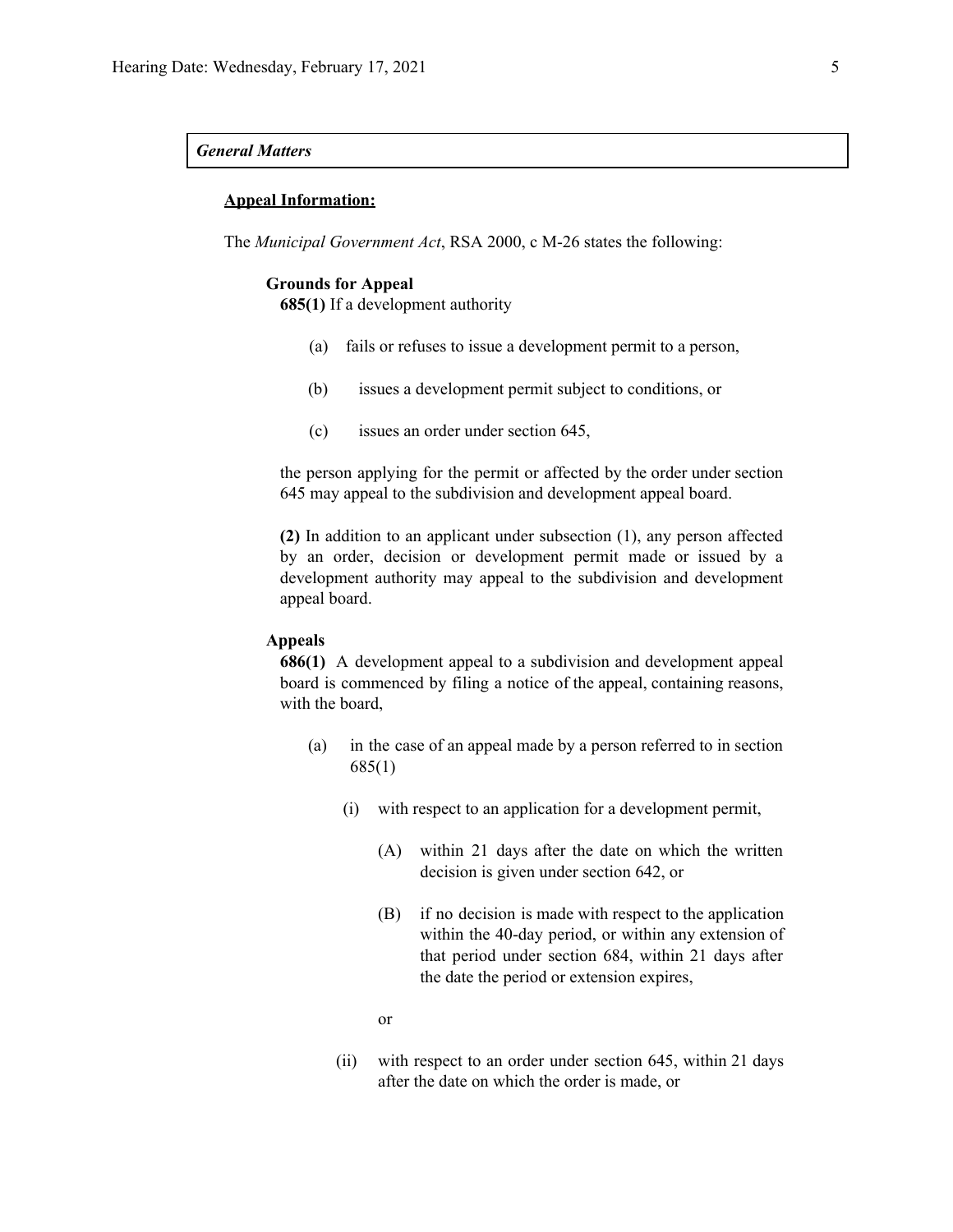(b) in the case of an appeal made by a person referred to in section 685(2), within 21 days after the date on which the notice of the issuance of the permit was given in accordance with the land use bylaw.

#### **Hearing and Decision**

**687(3)** In determining an appeal, the subdivision and development appeal board

…

- (a.1) must comply with the land use policies;
- (a.2) subject to section 638, must comply with any applicable statutory plans;
- (a.3) subject to clause (d), must comply with any land use bylaw in effect;
- (a.4) must comply with the applicable requirements of the regulations under the *Gaming, Liquor and Cannabis Act* respecting the location of premises described in a cannabis licence and distances between those premises and other premises;
	- …
	- (c) may confirm, revoke or vary the order, decision or development permit or any condition attached to any of them or make or substitute an order, decision or permit of its own;
	- (d) may make an order or decision or issue or confirm the issue of a development permit even though the proposed development does not comply with the land use bylaw if, in its opinion,
		- (i) the proposed development would not
			- (A) unduly interfere with the amenities of the neighbourhood, or
			- (B) materially interfere with or affect the use, enjoyment or value of neighbouring parcels of land,

and

(ii) the proposed development conforms with the use prescribed for that land or building in the land use bylaw.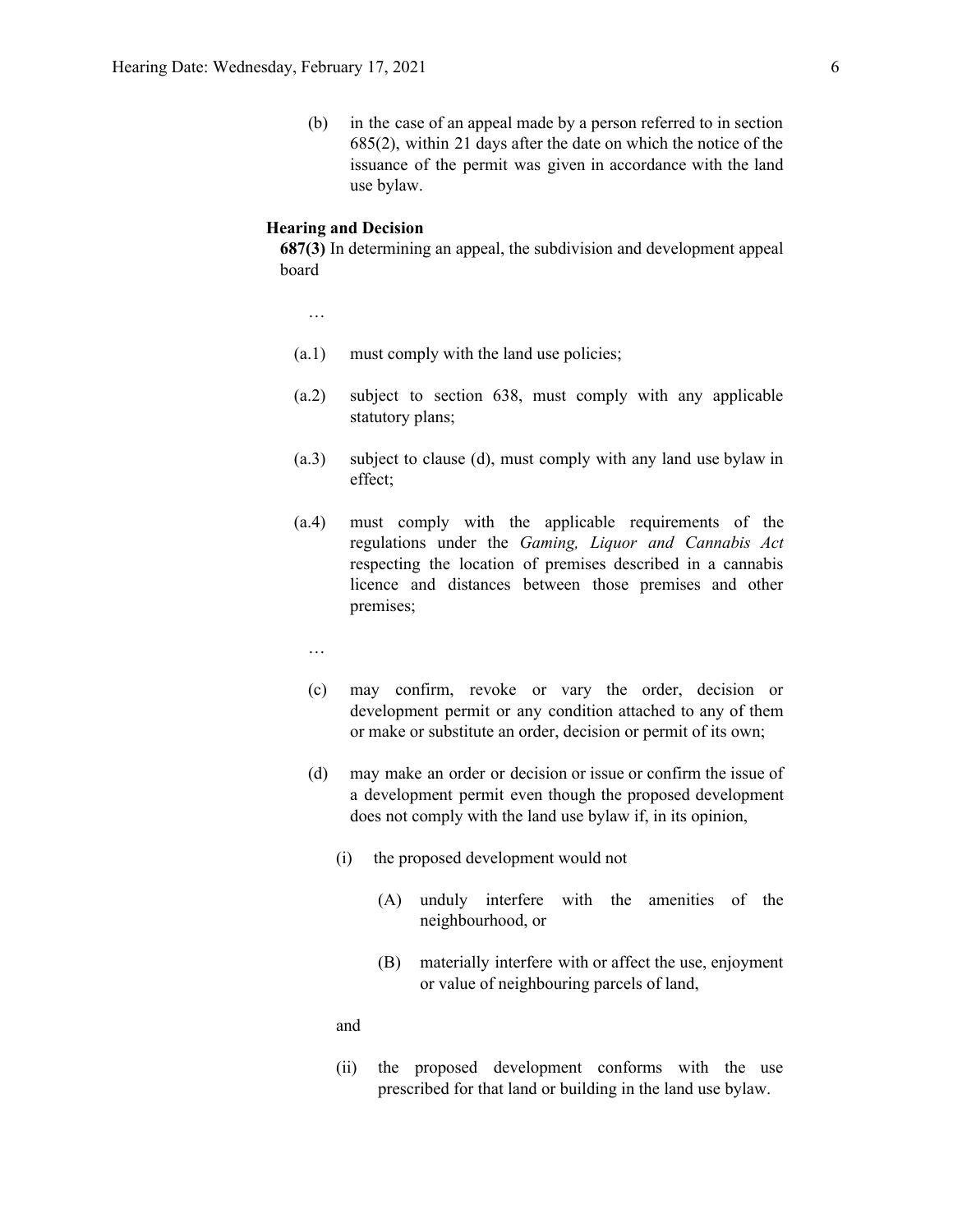#### **General Provisions from the** *Edmonton Zoning Bylaw:*

Under section 110.2(2), **Garden Suite** is a **Permitted Use** in the **(RF1) Single Detached Residential Zone**.

Under section 7.2(2), **Garden Suite** means:

Accessory building containing a Dwelling, which is located separate from the principal Use which is Single Detached Housing, and which may contain a Parking Area. A Garden Suite has cooking facilities, food preparation, sleeping and sanitary facilities which are separate from those of the principal Dwelling located on the Site. This Use includes Mobile Homes that conform to Section 78 of this Bylaw. This Use does not include Secondary Suites, or Blatchford Lane Suites.

Section 110.1 states that the **General Purpose** of the **(RF1) Single Detached Residential Zone** is "to provide for Single Detached Housing while allowing other forms of small scale housing in the form of Secondary Suites, Garden Suites, Semi-detached Housing and Duplex Housing."

*Garden Suites - Floor Area*

Section 87.3 states Floor Area shall be provided in accordance with the following:

- a. for the purposes of this regulation, Floor Area shall exclude Basement areas within the Garden Suite, up to 6 m2 of the area covered by elevators and any associated landing area on each storey, and up to 6 m2 of the area covered by stairways;
- b. the maximum total Floor Area for a Garden Suite shall be 130 m2;
- **c. in the RF1, RF2, RF3, RF4, RF5, RF6, RA7, RA8, and RA9 Zones, the maximum Second Storey Floor Area shall be 50 m2, except where the Garden Suite complies with the regulations of Section 93 the maximum Second Storey Floor Area shall be 60 m2;** and
- d. in all other Zones, the maximum Second Storey Floor Area shall be 60 m2.

Under Section 6.1, **Floor Area** means "the total Floor Area of the building or structure, contained within the outside surface of the exterior and Basement walls, provided that in the case of a wall containing windows, the glazing line of windows may be used."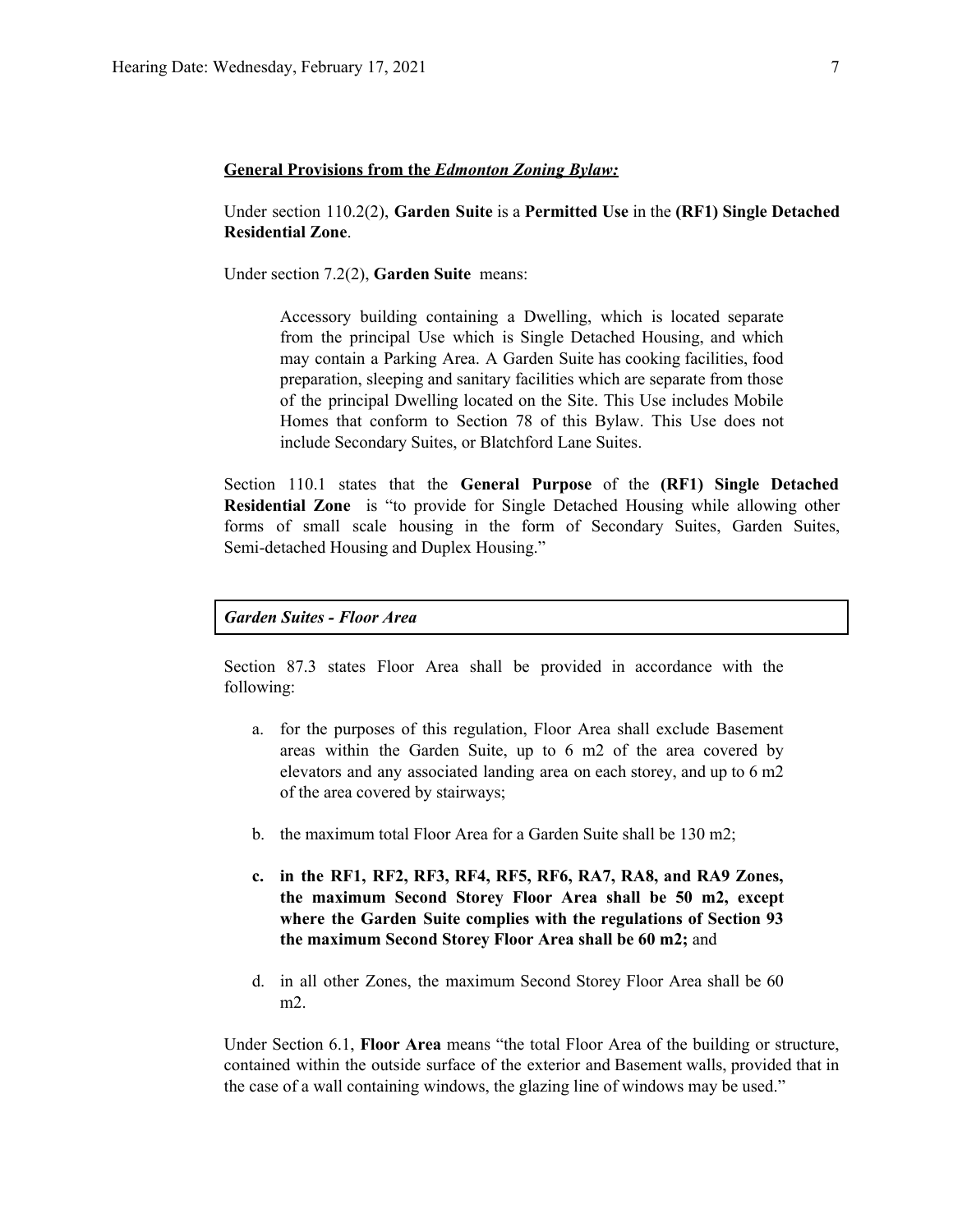## **Development Officer's Determination**

**Second Floor Area - The second floor area of the garden suite is 53m2, instead of 50m2 (Section 87.3.c).**

[unedited]

Notice to Applicant/Appellant

 $\mathcal{L}_\mathcal{L} = \{ \mathcal{L}_\mathcal{L} = \{ \mathcal{L}_\mathcal{L} = \{ \mathcal{L}_\mathcal{L} = \{ \mathcal{L}_\mathcal{L} = \{ \mathcal{L}_\mathcal{L} = \{ \mathcal{L}_\mathcal{L} = \{ \mathcal{L}_\mathcal{L} = \{ \mathcal{L}_\mathcal{L} = \{ \mathcal{L}_\mathcal{L} = \{ \mathcal{L}_\mathcal{L} = \{ \mathcal{L}_\mathcal{L} = \{ \mathcal{L}_\mathcal{L} = \{ \mathcal{L}_\mathcal{L} = \{ \mathcal{L}_\mathcal{$ 

Provincial legislation requires that the Subdivision and Development Appeal Board issue its official decision in writing within fifteen days of the conclusion of the hearing.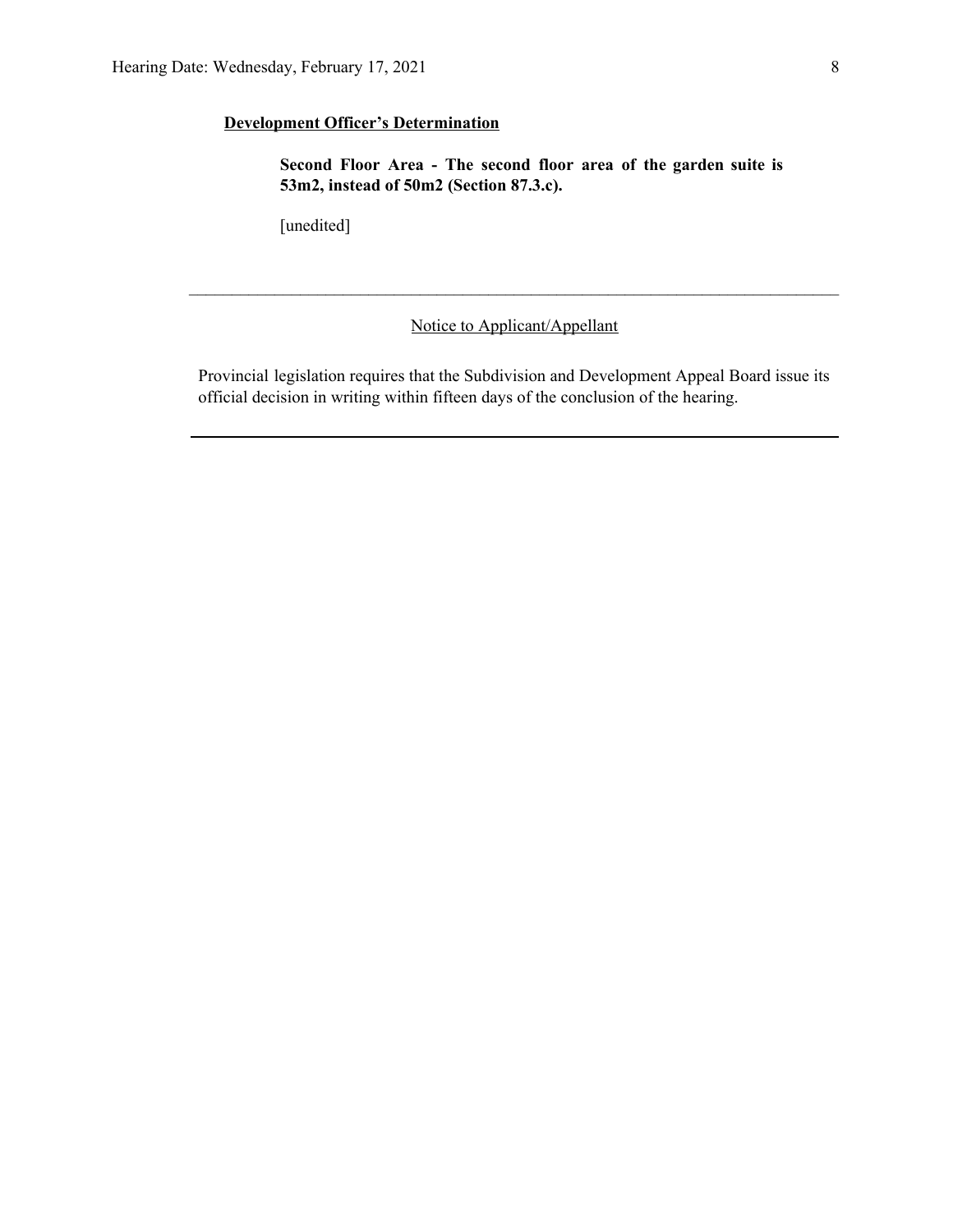| <b>Edmonton</b>                                                                                                                                                                                                                              | Project Number: 367531642-002<br><b>Application Date:</b><br>JUL 10, 2020<br>Printed:<br>January 13, 2021 at 2:30 PM<br>Page:<br>$1$ of $3$ |  |  |  |  |  |  |
|----------------------------------------------------------------------------------------------------------------------------------------------------------------------------------------------------------------------------------------------|---------------------------------------------------------------------------------------------------------------------------------------------|--|--|--|--|--|--|
|                                                                                                                                                                                                                                              | <b>Minor Development Permit</b>                                                                                                             |  |  |  |  |  |  |
| This document is a record of a Development Permit application, and a record of the decision for the undertaking described below, subject to<br>the limitations and conditions of this permit, of the Edmonton Zoning Bylaw 12800 as amended. |                                                                                                                                             |  |  |  |  |  |  |
| <b>Applicant</b>                                                                                                                                                                                                                             | Property Address(es) and Legal Description(s)                                                                                               |  |  |  |  |  |  |
|                                                                                                                                                                                                                                              | 1900 - LAKEWOOD ROAD SOUTH NW<br>Plan 7723072 Blk 30 Lot 40                                                                                 |  |  |  |  |  |  |
|                                                                                                                                                                                                                                              | <b>Specific Address(es)</b>                                                                                                                 |  |  |  |  |  |  |
|                                                                                                                                                                                                                                              | Suite:<br>1900G - LAKEWOOD ROAD SOUTH NW                                                                                                    |  |  |  |  |  |  |
|                                                                                                                                                                                                                                              | Entryway: 1900G - LAKEWOOD ROAD SOUTH NW                                                                                                    |  |  |  |  |  |  |
|                                                                                                                                                                                                                                              | Building: 1900G - LAKEWOOD ROAD SOUTH NW                                                                                                    |  |  |  |  |  |  |
| <b>Scope of Permit</b>                                                                                                                                                                                                                       |                                                                                                                                             |  |  |  |  |  |  |
| To construct a two-Storey Garden Suite (main floor Garage 6.70m x 10.40m, second floor Garden Suite 6.70m x 8.84m) and to<br>demolish an Accessory building (detached Garage).                                                               |                                                                                                                                             |  |  |  |  |  |  |
| <b>Permit Details</b>                                                                                                                                                                                                                        |                                                                                                                                             |  |  |  |  |  |  |
| # of Dwelling Units Add/Remove: 1                                                                                                                                                                                                            | # of Primary Dwelling Units To Construct: 0                                                                                                 |  |  |  |  |  |  |
| # of Secondary Suite Dwelling Units To Construct: 1                                                                                                                                                                                          | Class of Permit: Class B                                                                                                                    |  |  |  |  |  |  |
| Client File Reference Number:                                                                                                                                                                                                                | Lot Grading Needed?:                                                                                                                        |  |  |  |  |  |  |
| Minor Dev. Application Fee: Garden Suite<br>Secondary Suite Included ?: Y                                                                                                                                                                    | New Sewer Service Required: Y<br>Stat. Plan Overlay/Annex Area: (none)                                                                      |  |  |  |  |  |  |
|                                                                                                                                                                                                                                              |                                                                                                                                             |  |  |  |  |  |  |
| <b>Development Permit Decision</b><br>Approved                                                                                                                                                                                               |                                                                                                                                             |  |  |  |  |  |  |
| Issue Date: Jan 13, 2021 Development Authority: ZHOU, ROWLEY                                                                                                                                                                                 |                                                                                                                                             |  |  |  |  |  |  |
|                                                                                                                                                                                                                                              |                                                                                                                                             |  |  |  |  |  |  |
|                                                                                                                                                                                                                                              |                                                                                                                                             |  |  |  |  |  |  |
|                                                                                                                                                                                                                                              |                                                                                                                                             |  |  |  |  |  |  |
|                                                                                                                                                                                                                                              |                                                                                                                                             |  |  |  |  |  |  |
|                                                                                                                                                                                                                                              |                                                                                                                                             |  |  |  |  |  |  |
|                                                                                                                                                                                                                                              |                                                                                                                                             |  |  |  |  |  |  |
|                                                                                                                                                                                                                                              |                                                                                                                                             |  |  |  |  |  |  |
|                                                                                                                                                                                                                                              |                                                                                                                                             |  |  |  |  |  |  |
|                                                                                                                                                                                                                                              |                                                                                                                                             |  |  |  |  |  |  |
|                                                                                                                                                                                                                                              |                                                                                                                                             |  |  |  |  |  |  |
|                                                                                                                                                                                                                                              |                                                                                                                                             |  |  |  |  |  |  |
|                                                                                                                                                                                                                                              |                                                                                                                                             |  |  |  |  |  |  |
|                                                                                                                                                                                                                                              |                                                                                                                                             |  |  |  |  |  |  |
|                                                                                                                                                                                                                                              |                                                                                                                                             |  |  |  |  |  |  |
|                                                                                                                                                                                                                                              |                                                                                                                                             |  |  |  |  |  |  |
|                                                                                                                                                                                                                                              |                                                                                                                                             |  |  |  |  |  |  |
|                                                                                                                                                                                                                                              |                                                                                                                                             |  |  |  |  |  |  |
|                                                                                                                                                                                                                                              |                                                                                                                                             |  |  |  |  |  |  |
|                                                                                                                                                                                                                                              |                                                                                                                                             |  |  |  |  |  |  |
|                                                                                                                                                                                                                                              |                                                                                                                                             |  |  |  |  |  |  |
|                                                                                                                                                                                                                                              |                                                                                                                                             |  |  |  |  |  |  |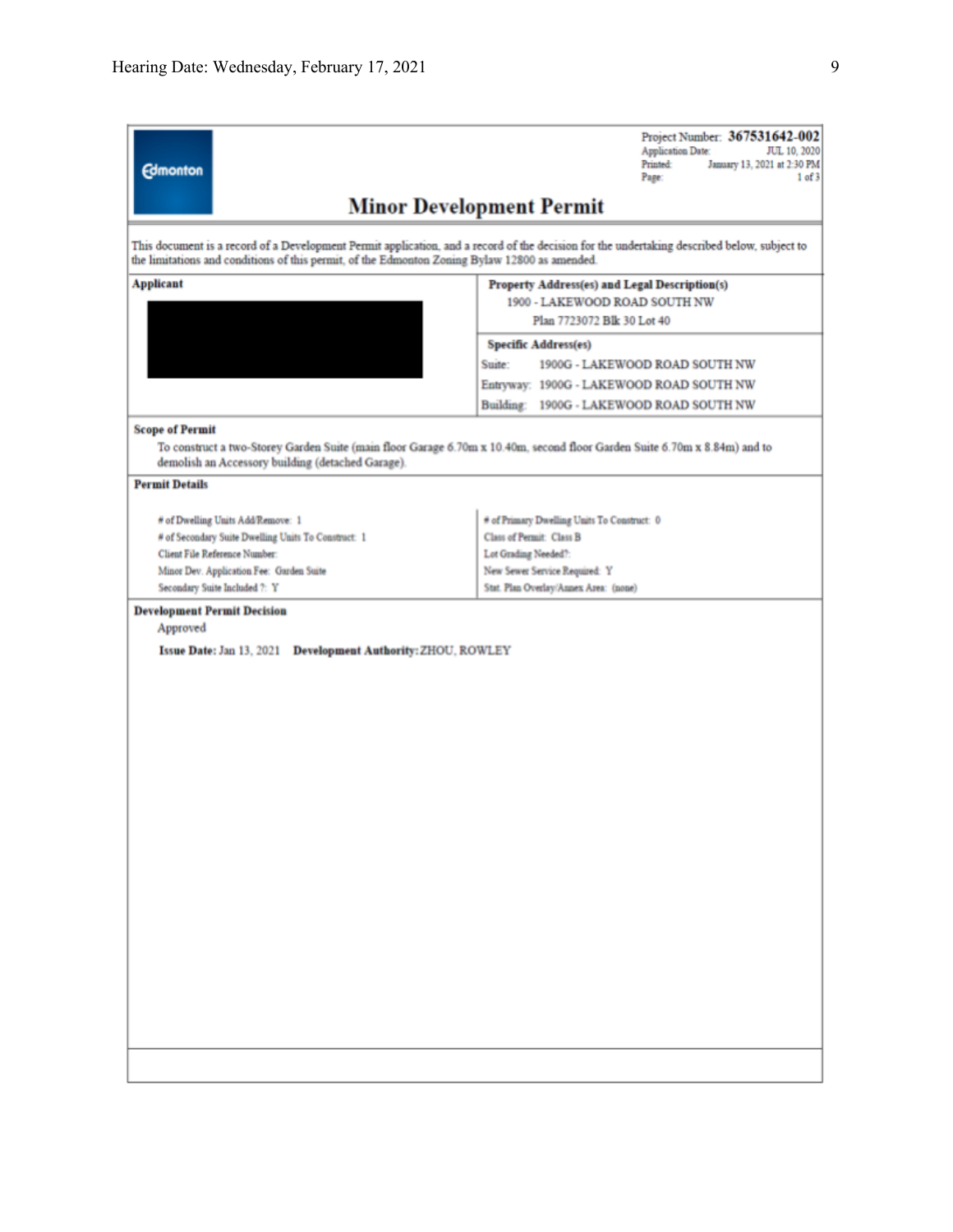| <b>Edmonton</b> | <b>Minor Development Permit</b>                                                                                                                                                                                                                                                                                                                                                                                               | Application Date:<br>Printed:<br>Page: | Project Number: 367531642-002<br><b>JUL 10, 2020</b><br>January 13, 2021 at 2:30 PM<br>$2$ of $3$ |
|-----------------|-------------------------------------------------------------------------------------------------------------------------------------------------------------------------------------------------------------------------------------------------------------------------------------------------------------------------------------------------------------------------------------------------------------------------------|----------------------------------------|---------------------------------------------------------------------------------------------------|
|                 | <b>Subject to the Following Conditions</b><br>This Development Permit is NOT valid until the Notification Period expires in accordance to Section 21 (Section 17.1).                                                                                                                                                                                                                                                          |                                        |                                                                                                   |
|                 | This Development Permit authorizes the development of a two-Storey Garden Suite (main floor Garage 6.70m x 10.40m, second<br>floor Garden Suite 6.70m x 8.84m) and to demolish an Accessory building (detached Garage).                                                                                                                                                                                                       |                                        |                                                                                                   |
|                 | The development shall be constructed and demolished in accordance with the stamped and approved drawings.                                                                                                                                                                                                                                                                                                                     |                                        |                                                                                                   |
|                 | WITHIN 14 DAYS OF THE END OF THE NOTIFICATION PERIOD with NO APPEAL and prior to any demolition or<br>construction activity, the applicant must post on-site a development permit notification sign (Section 20.6).                                                                                                                                                                                                           |                                        |                                                                                                   |
|                 | An approved building permit for demolition is required prior to starting the demolition.                                                                                                                                                                                                                                                                                                                                      |                                        |                                                                                                   |
|                 | Immediately upon demolition of the building, the site shall be cleared of all debris.                                                                                                                                                                                                                                                                                                                                         |                                        |                                                                                                   |
|                 | Frosted or translucent glass treatment shall be used on windows to minimize overlook into adjacent properties (Section 87.11).                                                                                                                                                                                                                                                                                                |                                        |                                                                                                   |
|                 | Platform Structures greater than 1.0 m above Grade shall provide Privacy Screening to reduce overlook onto Abutting properties<br>(Section 87.14).                                                                                                                                                                                                                                                                            |                                        |                                                                                                   |
|                 | Façades facing a Lane shall have exterior lighting (Section 87.17).                                                                                                                                                                                                                                                                                                                                                           |                                        |                                                                                                   |
|                 | A maximum of one Household shall occupy a Garden Suite (Section 87.20).                                                                                                                                                                                                                                                                                                                                                       |                                        |                                                                                                   |
|                 | A Garden Suite shall not be allowed within the same Site containing a Group Home or Limited Group Home, or a Major Home<br>Based Business and an associated principal Dwelling, unless the Garage Suite is an integral part of a Bed and Breakfast Operation<br>in the case of a Major Home Based Business (Section 87.21).                                                                                                   |                                        |                                                                                                   |
|                 | The Garden Suite shall not be subject to separation from the principal Dwelling through a condominium conversion or subdivision<br>(Section 87.23).                                                                                                                                                                                                                                                                           |                                        |                                                                                                   |
|                 | Any outdoor lighting for any development shall be located and arranged so that no direct rays of light are directed at any adjoining<br>properties, or interfere with the effectiveness of any traffic control devices (Section 51).                                                                                                                                                                                          |                                        |                                                                                                   |
|                 | <b>ADVISEMENTS:</b>                                                                                                                                                                                                                                                                                                                                                                                                           |                                        |                                                                                                   |
|                 | Lot grades must match the Edmonton Drainage Bylaw 18093 and/or comply with the Engineered approved lot grading plans for the<br>area. Contact Lot Grading at 780-496-5576 or lot grading@edmonton.ca for lot grading inspection inquiries.                                                                                                                                                                                    |                                        |                                                                                                   |
|                 | Unless otherwise stated, all above references to "section numbers" refer to the authority under the Edmonton Zoning Bylaw 12800.                                                                                                                                                                                                                                                                                              |                                        |                                                                                                   |
|                 | Any proposed change from the original approved drawings is subject to a revision/re-examination fee. The fee will be determined<br>by the reviewing officer based on the scope of the request and in accordance with current fee schedules. A review fee may be<br>collected for each change request.                                                                                                                         |                                        |                                                                                                   |
|                 | An approved Development Permit means that the proposed development has been reviewed against the provisions of this bylaw. It<br>does not remove obligations to conform with other legislation, bylaws or land title instruments including, but not limited to, the<br>Municipal Government Act, the Safety Codes Act or any caveats, restrictive covenants or easements that might be attached to the<br>Site (Section 5.2). |                                        |                                                                                                   |
|                 | A Building Permit is required for any construction or change in use of a building. Please contact the 311 Call Centre for further<br>information.                                                                                                                                                                                                                                                                             |                                        |                                                                                                   |
|                 |                                                                                                                                                                                                                                                                                                                                                                                                                               |                                        |                                                                                                   |
|                 |                                                                                                                                                                                                                                                                                                                                                                                                                               |                                        |                                                                                                   |
|                 |                                                                                                                                                                                                                                                                                                                                                                                                                               |                                        |                                                                                                   |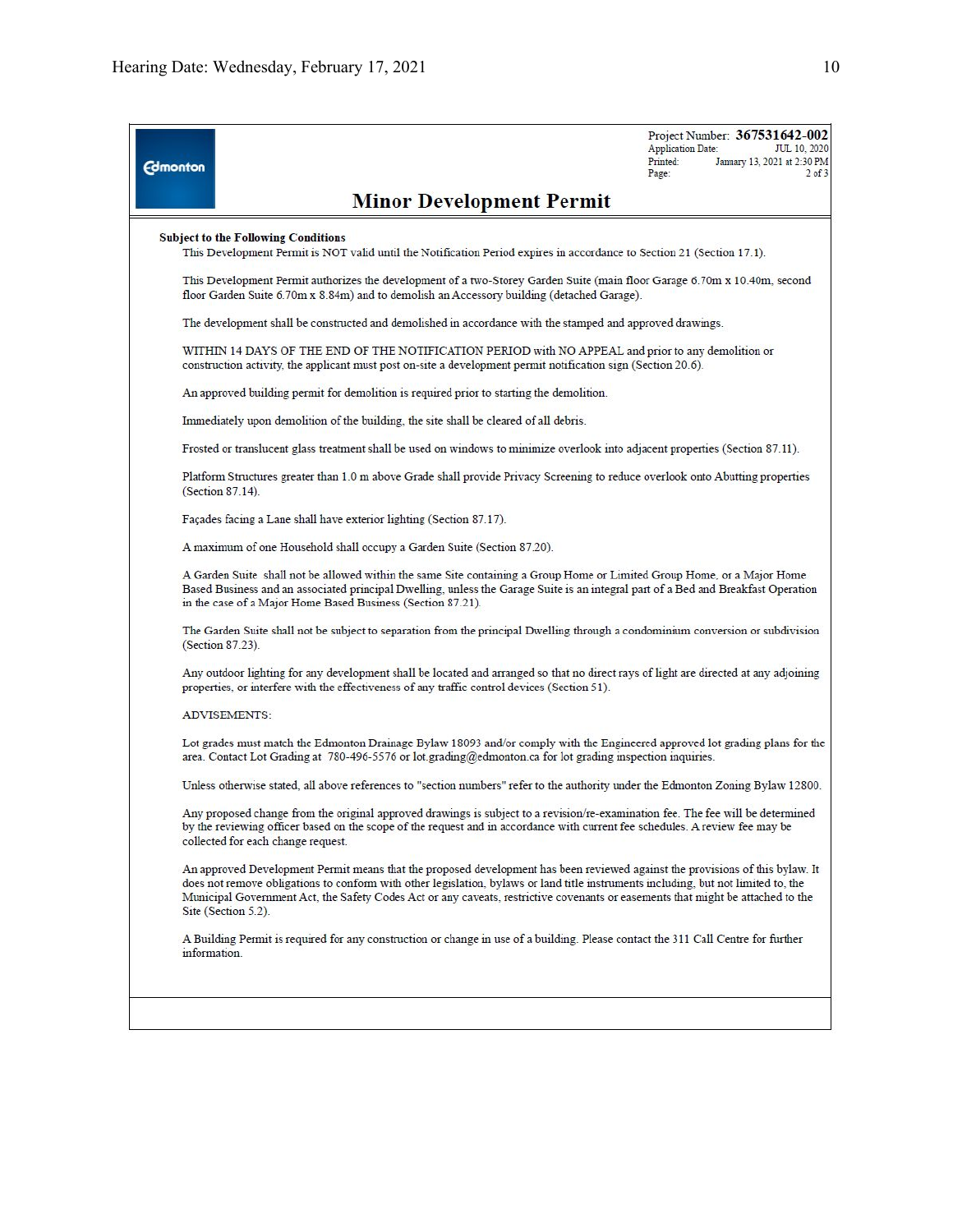| <b>Edmonton</b>                                   |                      |                      |                                                                                                          | Project Number: 367531642-002<br><b>Application Date:</b><br>Printed:<br>Page:                                                 | <b>JUL 10, 2020</b><br>January 13, 2021 at 2:30 PM<br>$3$ of $3$ |
|---------------------------------------------------|----------------------|----------------------|----------------------------------------------------------------------------------------------------------|--------------------------------------------------------------------------------------------------------------------------------|------------------------------------------------------------------|
|                                                   |                      |                      | <b>Minor Development Permit</b>                                                                          |                                                                                                                                |                                                                  |
| <b>Variances</b>                                  |                      |                      | Second Floor Area - The second floor area of the garden suite is 53m2, instead of 50m2 (Section 87.3.c). |                                                                                                                                |                                                                  |
| <b>Rights of Appeal</b><br>Amendment Act.         |                      |                      |                                                                                                          | This approval is subject to the right of appeal as outlined in Chapter 24, Section 683 through 689 of the Municipal Government |                                                                  |
| Notice Period Begins: Jan 19, 2021                |                      | Ends: Feb 09, 2021   |                                                                                                          |                                                                                                                                |                                                                  |
| Fees                                              |                      |                      |                                                                                                          |                                                                                                                                |                                                                  |
|                                                   | <b>Fee Amount</b>    | <b>Amount Paid</b>   | Receipt#                                                                                                 | <b>Date Paid</b>                                                                                                               |                                                                  |
| Dev. Application Fee<br>Sanitary Sewer Trunk Fund | \$293.00<br>\$758.00 | \$293.00<br>\$758.00 | 99557706251l0010<br>99557706251l0010                                                                     | Aug 31, 2020<br>Aug 31, 2020                                                                                                   |                                                                  |
| (Secondary/Garden Suite)                          |                      |                      |                                                                                                          |                                                                                                                                |                                                                  |
| Total GST Amount:<br><b>Totals for Permit:</b>    | \$0.00               |                      |                                                                                                          |                                                                                                                                |                                                                  |
|                                                   | \$1,051.00           | \$1,051.00           |                                                                                                          |                                                                                                                                |                                                                  |
|                                                   |                      |                      |                                                                                                          |                                                                                                                                |                                                                  |
|                                                   |                      |                      |                                                                                                          |                                                                                                                                |                                                                  |
|                                                   |                      |                      |                                                                                                          |                                                                                                                                |                                                                  |